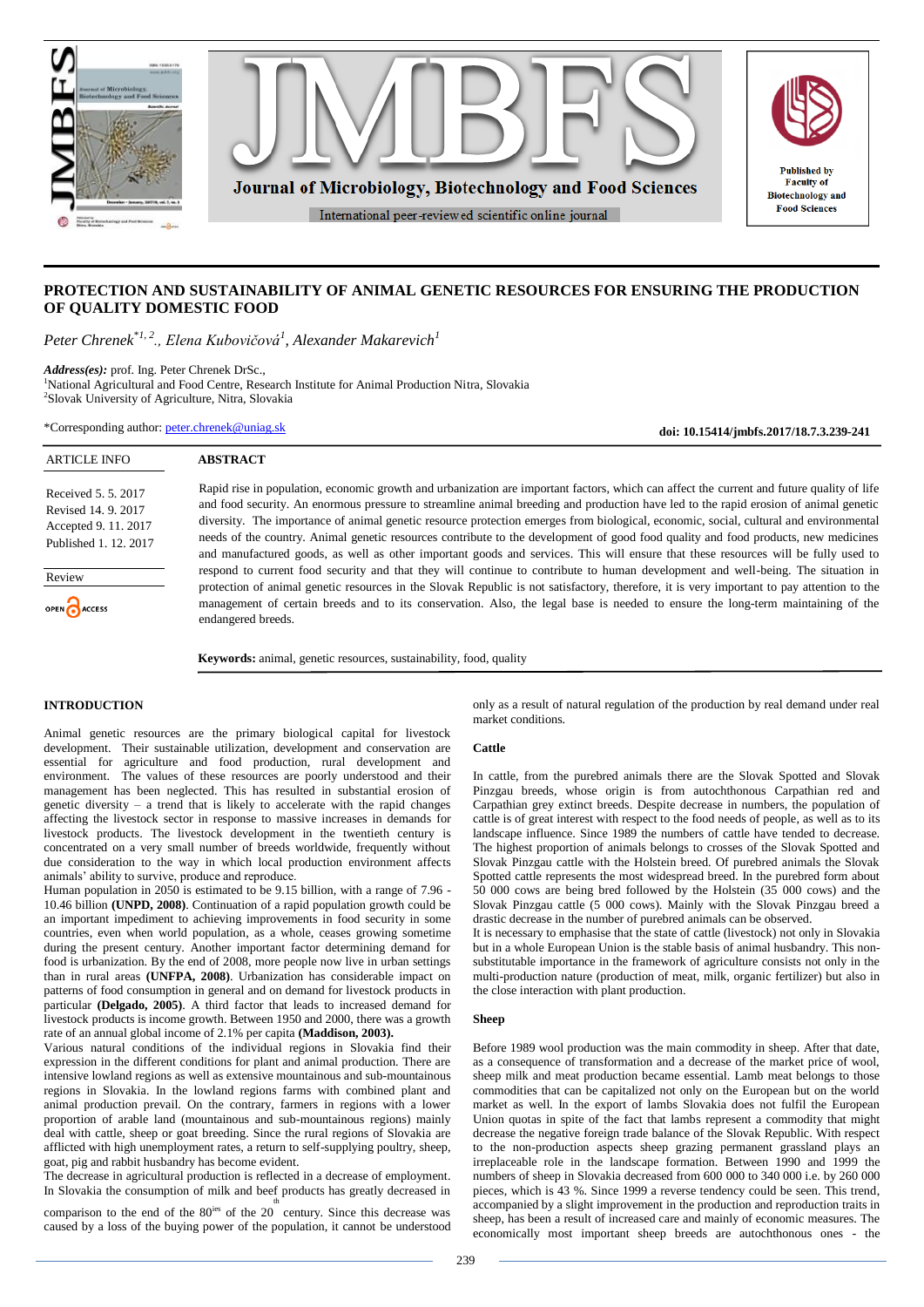Improved Valachian and Tsigai, which are widely used for meat and milk production.

#### **Goats**

Goat breeding is a marginal branch of animal production. Most animals can be found in the hands of small keepers mainly under more difficult agro-ecological conditions i.e. in the poorer sub-mountainous and mountainous regions. The population of Slovakia does not show demand for goat meat, milk and the respective products. This is mainly connected with the cooking habits, the low offer as well as the high price. In Slovakia local breeds are bred like the White Shorthaired and Brown Shorthaired. The latter, however, has merged with the population of the Alpine goat. The White Shorthaired goats are predominant among the goat population of Slovakia. Goats represent the livestock sector of minor importance, mainly farmed for milk. The performance testing involves few flocks of the White Shorthaired goats; the numbers have been gradually decreasing since the beginning of the millennium. Selection is done under the

umbrella of the Sheep and Goat Breeders' Association and the Breeding Services of the Slovak Republic. Breeding is aimed at improvement of milk, prolificacy and exterior.

### **State of utilization of genetic resources**

Pursuant to Act No. 194 of 1998 and the Regulation of the Ministry of Agriculture of 2000 on performance testing, heredity testing, health testing, exterior evaluation of farm animals, establishment and management of herd book, breed registry, record-keeping and verification of the origin of farm animals, the following traits are monitored in charge of performance testing in farm animal species (table 1). A herd, year and, season significantly affected all milk traits, as was reported in all studies dealing with environmental effects in milk producing livestock **(Ortiz et al., 2012).**

Table 1 The results of milk performance testing in the year 2016 (the average value per lactation - for all lactations; [http://pssr.sk/org/publ/2017/ov/rocenka/rocenka.pdf,](http://pssr.sk/org/publ/2017/ov/rocenka/rocenka.pdf) http://pssr.sk/org/publ/2017/hd/rocenka/mp\_16/rocenka.pdf)

| <b>Evaluated parameters</b>   | <b>Slovak</b><br>spotted<br>breed* | <b>Slovak</b><br>Pinzgau<br>breed* | Tsigaja** | Improved**<br><b>Valachian</b> | <b>Shorthaired</b><br>goat* |
|-------------------------------|------------------------------------|------------------------------------|-----------|--------------------------------|-----------------------------|
| Total number of lactations    | 33 667                             | 1369                               | 3284      | 4139                           | 197                         |
| Number of standard lactations | 25 808                             | 934                                | 2166      | 3422                           | 195                         |
| Number of lactation days      | 295                                | 293                                | 150       | 150                            | 150                         |
| Milk, kg                      | 6664                               | 4768                               | 115.81    | 111.05                         | 638.8                       |
| Fat, %                        | 3.98                               | 3.93                               | 6.93      | 7.30                           | 3.46                        |
| Fat, kg                       | 258                                | 187                                | 8.21      | 8.73                           | 22.2                        |
| Protein, %                    | 3.40                               | 3.40                               | 5.79      | 5.65                           | 2.79                        |
| Protein, kg                   | 221                                | 162                                | 6.89      | 6,76                           | 17.9                        |
| Lactose, %                    | ۰                                  | ٠                                  | 4.71      | 4.68                           | 4.46                        |
| Lactose, kg                   | ۰                                  | ۰                                  | 5.69      | 5.61                           | 28.5                        |

\*pedigree breeding; \*\* farms regardless of performance testing

In **cattle**, monitoring is carried out on milk production traits (milk yield, production and content of fat and protein, especially in dairy and dual purpose cattle), beef production and carcass traits (beef cattle), growth traits (weight of calves and young cattle, daily gain etc.) and other traits, like milkability, duration of lactation, number of somatic cells in milk, length of production period, parturition course, ratio of still-born calves or exterior traits. These data represent a basis for genetic evaluation and breeding value estimation (for individual traits or aggregate selection indices) using modern genetic and statistical analyses and taking into account all accessible information on the animals.

Slovak Pinzgau, a traditional cattle breed of mountainous areas of Slovakia and Slovak Spotted cattle, which belongs to the group of Simmental breeds, are dual purpose breeds, which have a long tradition in Slovakia. Investigation of milk production parameters showed that Slovak Spotted breed had greater average milk production (6664 kg of milk) with the average concentration of milk constituents (fat + protein concentration)  $7.38\%$ , compared to Slovak Pinzgau breed with the average milk production in pedigree breeding 4768 kg and the average value of milk constituents 7.33%. When we compared these parameters with milk production from Holstein, Friesian and Jersey purebred cows (**Coffey et al., 2016**), the highest milk production was recorded in Slovak spotted cattle compared to Holstein (5217 kg), Slovak Pinzgau cattle (4768 kg), Friesian (4591 kg) and Jersey (4230 kg). On the other hand, milk constituents were highest for Jersey (9.38%) compared to Frieisian (7.91%), Holstein (7.75%), Slovak spotted (7.38%) and Pinzgau (7.33%) cattle.

Performance testing in sheep includes fertility traits, lamb growth intensity and milk production traits. In meat sheep, fattening and slaughter value are tested. At present, genetic evaluation of sheep using animal model is being developed. Genetic evaluation of milk performance (animal model – test-day model) is being introduced into routine practice. Genetic evaluation of other traits is under preparation.

In sheep, milk yield and quality varies depending on genetics as well as on the impact of numerous environmental factors **(Petrović et al., 2000).** Also, ewe milk composition fluctuates in the wide range according to the genetic differences among breeds as well as inside the breeds **(Haenlein, 2004).** Breeds and genotypes can influence the quality of produced milk and its composition **(Bencini, 2001).** Milk yield can vary more than 10-fold between and inside the breeds **(Haenlein, 2004**). We can state that in our study the average milk yield during lactation period was higher in Tsigaja (115.81 kg) than in Improved Valachian sheep (111.05 kg), what was lower in comparison with Lacaune breed (255.82 kg). There were also insignificant differences in the content of milk constituents. This is in accordance with the results of **Oravcova et al. (2015),** who found out that the average milk yield during lactation period was higher in Lacaune compared to Improved Valachian and Tsigaja sheep breeds. Goat performance testing includes reproduction and milk production traits.

The trends in meat and milk consumption in developing and developed countries are shown in table 2, together with estimates for 2015–2050 (**FAO 2006, Steinfeld** *et al***.***,* **2006)**. Differences in the consumption of animal products are much greater than in total food availability, particularly between regions. Food demand for livestock products will nearly double in sub-Saharan Africa and South Asia, from some 200 kcal per person per day in 2000 to around 400 kcal per person per day in 2050. On the other hand, in most OECD (Organization for Economic Cooperation and Development) countries that already have high calorie intakes of animal products (1000 kcal per person per day or more), consumption levels will barely change, while levels in South America and countries of the Former Soviet Union will increase to OECD levels **(Van Vuuren**  *et al***., 2009)**.

## **Global plan of action**

Animal genetic resources and their sustainable utilization, development and conservation are essential for agriculture and food production, rural development and environment. In recognition of the need to develop an effective framework for managing these resources and deal with the threat of their genetic erosion in September 2007 brought together representatives of 109 countries at the First International Technical Conference in Interlaken (Switzerland). The Conference adopted the Global Plan of Action, which sets out 23 strategic priorities defining sense approach to the management of animal genetic resources. The Conference also adopted the Interlaken Declaration, which confirms the commitment of countries to implement the Global Plan of Action at the national level and ensure the use of livestock biodiversity in support of food security and their availability for future generations.

Ratification of the Convention on the Biodiversity was confirmed by the Slovak Republic also in 1994, to protect biodiversity, to guarantee sustainable use of its components including also animal genetic resources. The importance of the protection of animal genetic resources emerges from biological, economic, landscaping and cultural needs of each country that are realized using national gene banks (NGB). NGB should guarantee monitoring, collection and preservation of samples from genetic resources (spermatozoa, oocytes, embryos, somatic cells, tissues, DNA etc.) under original condition, deeply frozen or lyophilized; their storage, molecular-genetic characterization of samples, research comparison of the genetic biodiversity, management of information system about stored samples and their use for original breed restoration. At the time when Slovak agriculture and mainly the animal production permanently year-by-year achieves decrease in the farm animal population, it is necessary to be aware of the fact that the farm animal breeding has not only production function, but also non-production functions, which provide cultural country cultivation and countryside development.